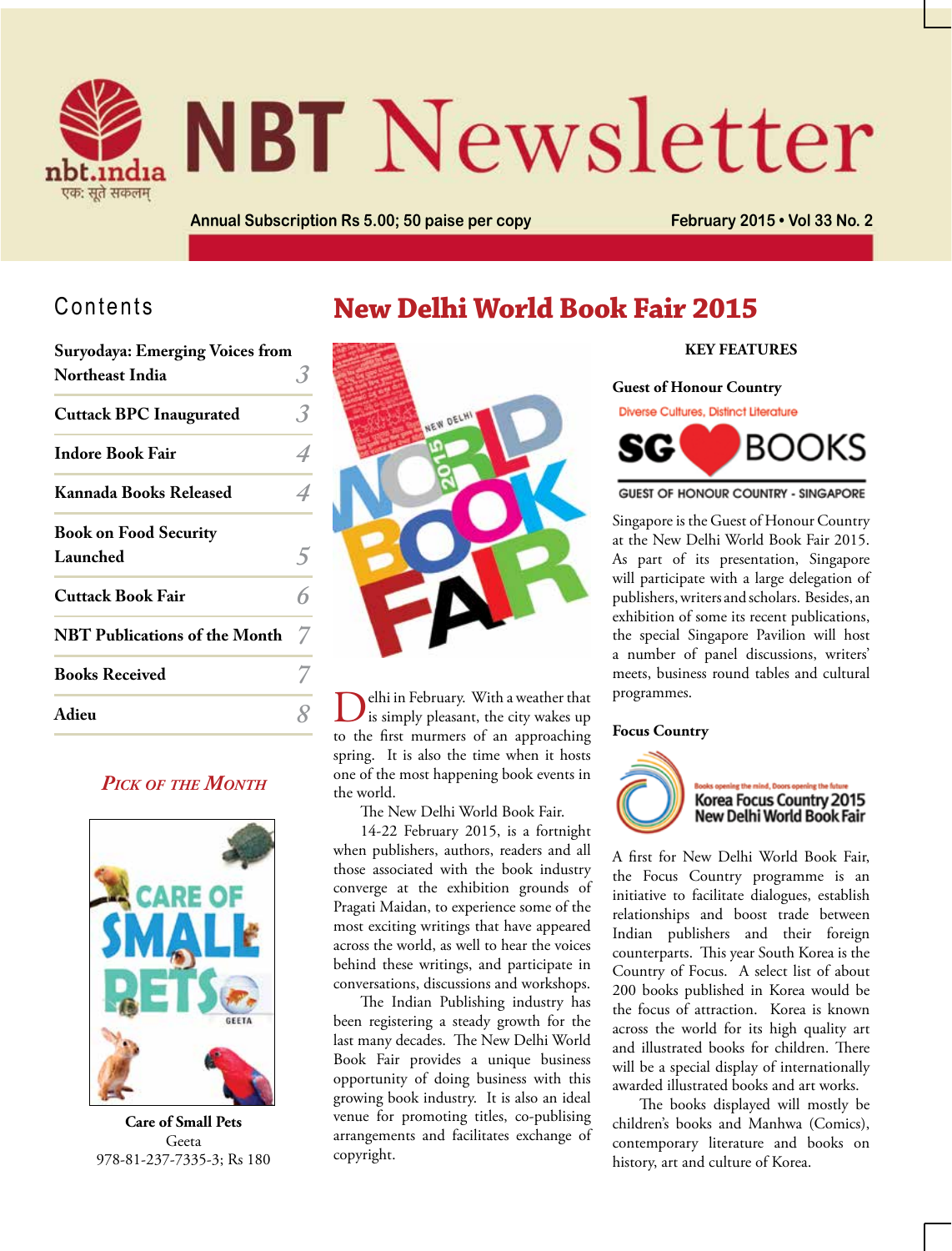The Korean presentation will also include a delegation of ten representative contemporary writers who will be interacting with the visitors, poetry reading sessions, discussion of contemporary Korean literature, demonstration of Hangul- the Korean Calligraphy and cultural programmes.

#### **Theme Programme**



Separated by the chicken neck corridor from the main land, the north eastern part of India is one of the most beautiful regions of the country. A land of diversity reflected in its peoples, languages, cultures and cuisines.

This year the New Delhi World Book Fair will focus on writings that have emerged from the north eastern part of India. Housed in a specially designed pavilion, the theme presentation, *Suryodaya : Emerging voices from Northeast India*, will bring to you a rich corpus of writings from the region. Besides, the pavilion will also host a series of panel discussions on various aspects of writings, films and history of the region as well as performances.

#### **CEO Speak**



Among the key networking events is the CEO Speak. Over 100 CEOs of various publishing houses and organisations in the book trade, come together to share and exchange ideas about Indian and International book trade. The event is organised over the Breakfast hosted by Chairman, NBT.

**New Delhi Rights Table Children's Pavilion**



A business conclave for trading content, the New Delhi Rights Table (NDRT) is now an important event for both Indian and foreign publishers. In its third edition, the NDRT offers B2B match making sessions between publishers in a refreshingly new business ambience. The unique format enables the participants to book their own Rights Table, meet each other and present their products and ideas.

As the trading floor for content, the NDRT acts as facilitating platform to trade with some of the best contents from India as well as from across the world. This year over 70 participants from India and abroad have registered for the Rights Table event.

#### **Authors' Corners**



A book fair is not just a celebration of books but rather at its heart it celebrates authors. The NDWBF hosts hundreds of authors, both established and emerging, writing not only in English and Hindi but also in Indian languages. This year too some of the wellknown writers both popular and critically acclaimed will engage in lively banters with the visitors. The coming together of both the author and audience makes conversations at the Fair livelier. Now that you have heard your author, you can buy their books!



**<sup>2</sup> NBT NEWSLETTER FEBRUARY 2015**



One of the most visited places at the Fair is the Children's Pavilion. Thousands of school children from schools visit the Children's Pavilion, to participate in various activities like drawing competitions, story telling sessions, skits, meet your favourite authors, discussions, etc. Besides, the Pavilion also showcases some of the best of recent publications for children from across the country.



The NDWBF is organised by NBT India. The ITPO is the co-organiser of the Fair. Doordarshan, Delhi Metro, Sahitya Akademi and BIG 92.7FM are the Event Partners.



Spread over an area of 36,000 sq.m. with about 1500 participants, loads of conversations and scores of discussions, seminars, book releases, workshops, activities and cultural performances, the NDWBF promises to be a grand affair and a treat for students, writers, booklovers and those associated with the book industry.

*Happy Reading!*

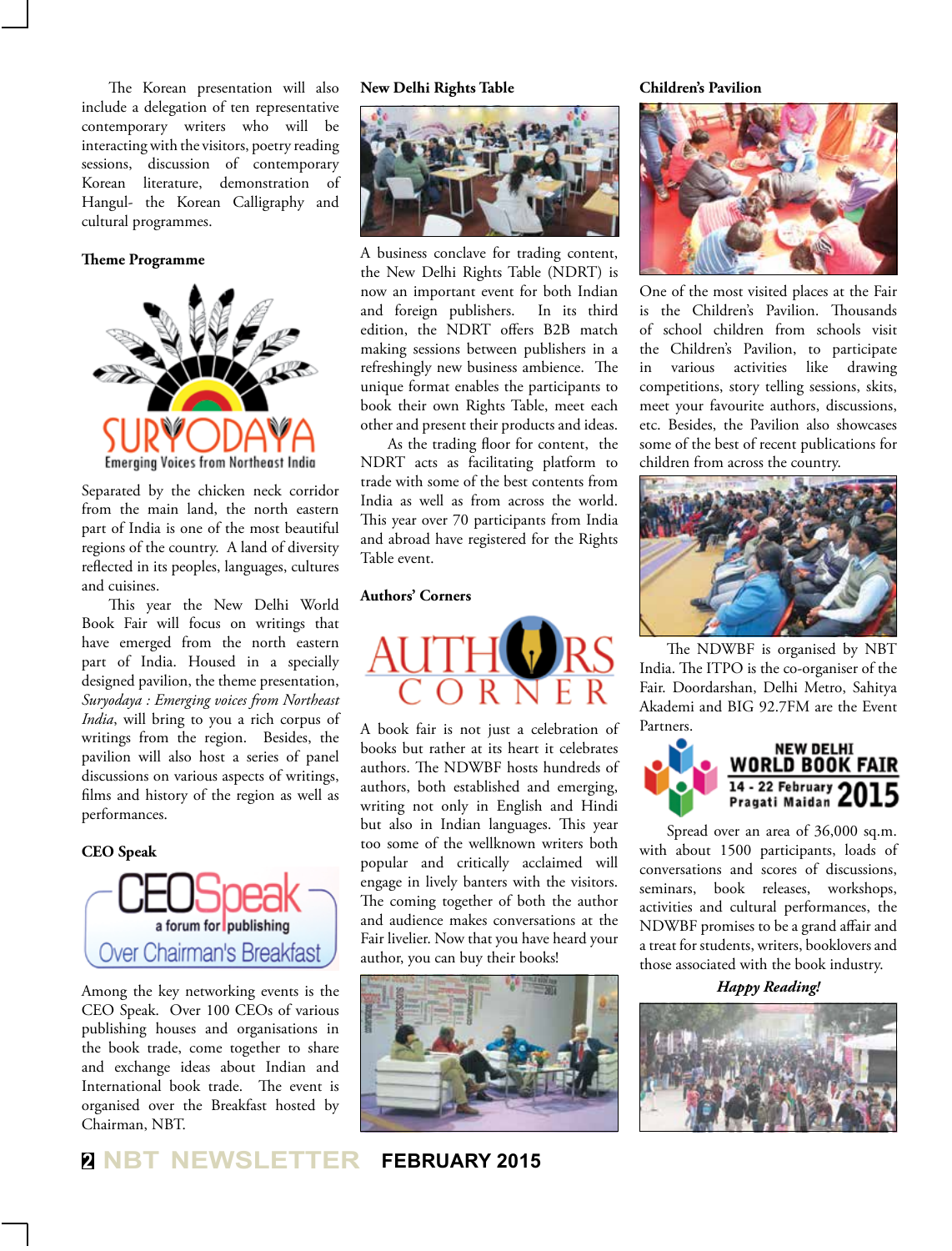# **Suryodaya: Emerging Voices from Northeast India**

Think Northeast. And the first image<br>that flits to the mind's eye is the land that greets the first rays of the sun. A picture postcard collage of rivers, snowcapped peaks, verdant valleys and a mosaic of multicultural India. A land that as much defines diversity as it is in turn defined by it. A diversity that speaks through its peoples, languages, cultures and cuisines. And through its vibrant traditions of music, arts and performances, both oral and written. Also, the emergence of a host of writers and scholars and their writings is not only a part of the literary imagination



of our country but it also creates a vivid and exciting literary landscape reflecting a

strong sense of tradition, a rich legacy of folklore and a perceptive understanding of today.

Today, we take a leaf out of its literary diversity and invite you to the world of letters from this region. In presenting *Suryodaya: Emerging Voices from Northeast India* as a theme programme at the New Delhi World Book Fair 2015, the NBT India will focus on a rich corpus of writings from the region, the land and its peoples. Come, wake to an intellectual spread of literary works, performances, workshops and discussions.

# **Cuttack BPC Inaugurated**



CThe opening of the Cuttack Book<br>Promotion Centre in Odisha is a red-Promotion Centre in Odisha is a redletter day for the readers of Cuttack because many useful and essential books will now be readily accessible at affordable prices," said Dr. Sitakant Mahapatra, Jnanpith awardee poet and the former Chairman of NBT India. With the opening of this Centre, Dr Mahapatra felt that "NBT will be playing an important role in carrying its books to remote areas of the state". He was inaugurating the Cuttack BPC on 26 December 2014, at the premises of



Utkal Sahitya Samaj, Cuttack.

Dr. Bijayanand Singh, President, Utkal Sahitya Samaj and the Guest of Honor at the function expressed his deep sense of gratitude to NBT for the tremendous interest and

enthusiasm it has

shown in setting-up the BPC at Cuttack. He told that it opened up a new chapter in the literary history of Odisha and expressed hope that it would be a centre of attraction for the booklovers and add glory to the literary heritage of Utkal Sahitya Samaj.

Presiding over the function Prof Dasarathi Das, noted critic of Odia literature, in his address praised the efforts of NBT in opening such an institution in the state. "The culture and civilization of

a country can be known by the books it has produced. Books sharpen our vision, ennoble our mission, hone our imagination. He concluded his speech by saying that the opening of BPC at Cuttack is like the landing of the sacred Ganga on Odisha's soil to purify our consciousness by a holy dip," said Prof. Das.

Earlier, in his welcome



address, Dr. M.A. Sikandar, Director, NBT India focussed on the need of reading books and appealed for support and cooperation of the writers, translators and publishers for the promotion and popularisation of NBT publications. More importantly he added that it would not only promote the NBT books but also act as a literary hub to foster reading culture throughout the state. Dr Sikandar was also felicitated by the Utkal Sahitya Samaj.

Dr. Pramod Sar, Odia editor, NBT coordinated the function.



**FEBRUARY 2015 NBT NEWSL**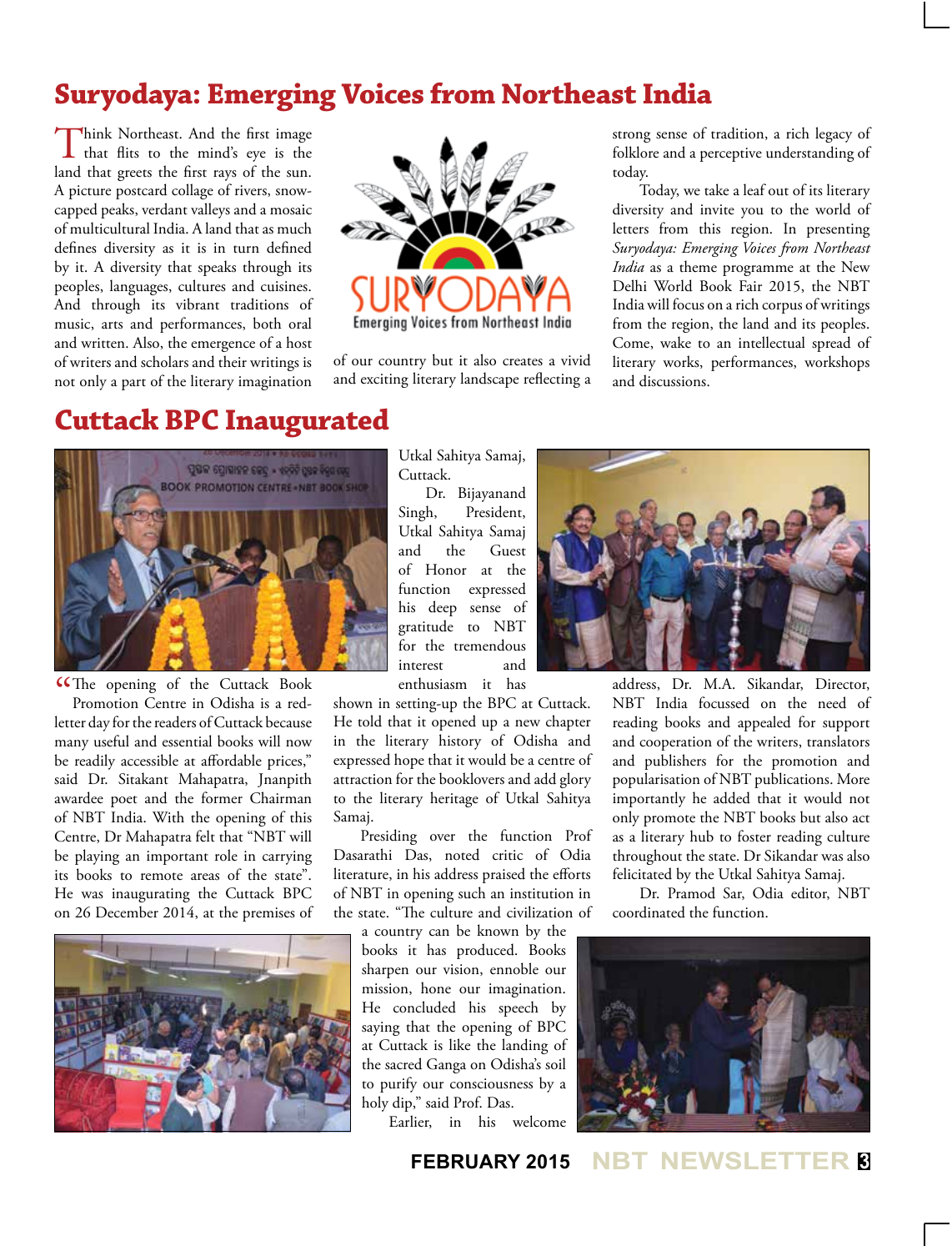# **Indore Book Fair**

A book revolution is the need of<br>the hour for reaching books to every home," said Ms Sumitra Mahajan, Hon'ble Speaker, Lok Sabha. She was speaking at the inauguration of Indore Book Fair. "We must make sure that we speak in a language that is civil. Books teach us good language and also correct us," she added. While Prof. Prabhat Bhattacharya graced the occasion as the Chief Guest, the Special Guest on the occasion was Dr. Gyan Chaturvedi.

The Indore Book Fair was organised by NBT India in collaboration with Sri Madhya Bharat Hindi Sahitya Samithi from 6-14 December 2014.

Many seminars and discussions



were organised during the fair including a session on Potential of Journalism as a Career. Among the personalities who took part in various events include Shri Radhey Shyam sharma, Shri Prabhakar Shrotriye, Shri Dinesh Atta, Ms Kusum Lata Singh, Dr Nisha Dubey, Ms Urmila Shirish,

Prof. Surendra Bihari Goswami, Shri Kailash Pant, Ms Surbala, Dr Meenakshi Swami, Shri Vinay Jhelawat, Shri Gulab Sharma, Dr Satyanarayan Sattan, Prof. Suryaprakash Chaturvedi and Shri Sushil Joshi.

A unique feature of the Fair was that, each day was dedicated to an eminent personality of the region. They include Rajendra Mathur, Devi Ahalya Bhai, Capt. Mushtaq Ali, Justice Gowardhanlal Ojha and Dr. Shyam Sunadar Vyas.

Over hundred publishers and booksellers from across the country participated in the nine-day Fair.

The Fair was coordinated by Shri Pankaj Chaturvedi, Hindi editor at NBT.





A book release function was<br>
organised on 20 November 2014 in Chikkamagaluru (Karnataka) in collaboration with Adichunchanagiri Institute of Technology, as part of the National Book Week celebrations. Kannada translations of two NBT titles *Gandhi-Nehru Correspondence: A Selection* and *The Child's Language and the Teacher* were released on the occasion followed by a discussion on the books.

Releasing the books, Dr K.<br>dananda Gowda, former Vice-Chidananda Gowda, former Vice-Chancellor, Kuvempu University, said, "We not only read a book, but we can also create our own world by reading a book." In his observations on the Gandhi-Nehru



Correspondence, Dr Gowda said that there was a cordial relationship between Gandhi and Nehru despite differences of opinions.

Discussing the book Gandhi-Nehru Correspondence, Shri Manjunath

Belavadi, wellknown Kannada writer, said that the book gives an insight into the history of our freedom movement. In her observations on the book *The Child's Language and the Teacher*, Ms. D. Nalina said that the book is an important pedagogical tool for teachers, for its analysis of the development of language skills among the children.

The function was presided over by Dr. J.P. Krishne Gowda. Others who spoke on the

occasion included Dr. C.K. Subbaraya and Shri Sampath. An exhibition of NBT books was also organised on the occasion.

The function was coordinated by Shri H. Nagarajappa, Kannada editor, NBT India.

# **<sup>4</sup> NBT NEWSLETTER FEBRUARY 2015**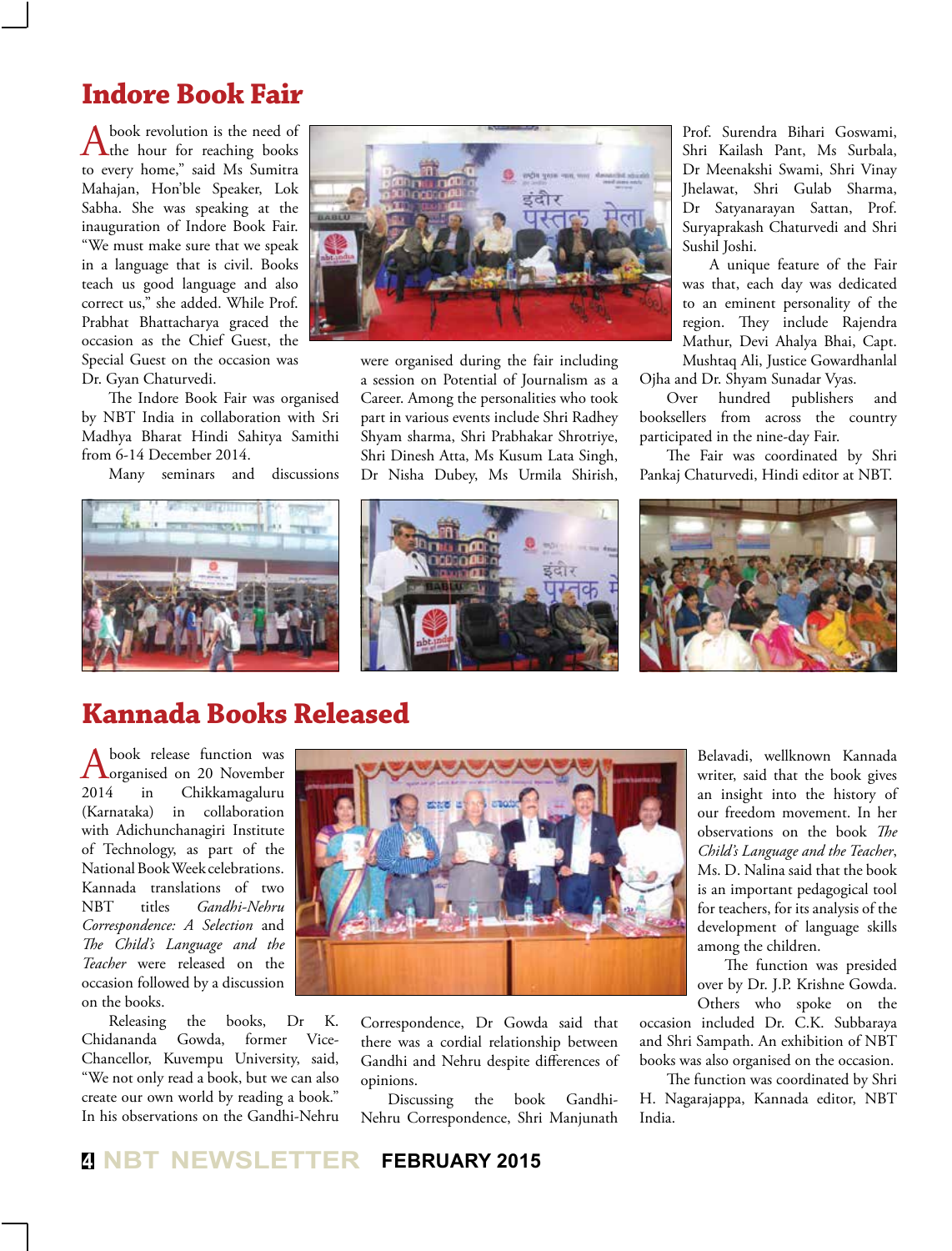# **Book on Food Security Launched**

*Food Security of India: An*  authored by Dr. S C Modgal, eminent agricultural scientist, and a former Vice-Chancellor of G.B.Pant University of Agriculture and Technology, Pantnagar, and published by National Book Trust, India under its Popular Social Science series was formally launched by Dr. S. Ayyappan, Secretary (DARE) and Director General, ICAR.

The function was held on 23 December 2014 at the Dr. B P Pal Auditorium, IARI PUSA Campus, New Delhi. Terming the book 'an excellent read', and 'timely', Dr. Ayyappan congratulated the author and the Trust for bringing out a book on such a vital subject for the general readers and policy makers.

In his observations on the book, Padma Bhushan Dr. R B Singh, a pioneering agricultural scientist, brought home the cultural and political aspects of food security for a billion plus population



of India. He appreciated the 'pro-poor' approach of the book in dealing with the subject, and underlined the fact that physical and economic access "of all people at all times to safe and nutritious food of their 'preference' is the actual goal of a society trying to achieve food security for its people.

Earlier, the author Dr. S C Modgal, briefly touched upon the approach of his book, and proposed that the government should not only concentrate on 'Make in



India', but should also make a determined pitch for a 'bake in India' programme for the larger benefits of farmers and agriculturists.

In his presidential address, Shri Anand Sarup, former Secretary (Education), Govt of India, former Vice-Chancellor, G.B.Pant University of Agriculture and Technology, Pantnagar, and former Chairman, National Book Trust, India, while appreciating the book, raised some fundamental questions about agriculture science education in the country and appealed to the scholars of the field to do some introspection about the actual benefits that accrue to farmers and citizens out of their research.

Others who spoke on the<br>sion included Dr Ramesh occasion included Dr. Ramesh Chand, Director, National Centre for Agricultural Economics and Policy Research (NCAP), Prof. Y Singh, Former Professor and Head, Department



of Agronomy, G.B.Pant University of Agriculture and Technology, Pantnagar, Prof. U S Singh, Senior Scientist, International Rice Research Institute, India Office and Dr. Ravindra Kaur, Director, Indian Agricultural Research Institute.

Earlier, Dr. M A Sikandar, welcomed the guests and termed the programme as not merely a book release function, but 'an outreach programme' of the NBT to



associate the scholars of agriculture science with the publishing activities of the Trust for wider dissemination of knowledge and dvelopment of the subject area among the general reader, as well as among young readers and children.

Dr. Rameshwar Singh, Project Director, Directorate of Knowledge Management, ICAR, proposed a vote-ofthanks. Shri Kumar Vikram, Editor, NBT India, conducted the programme.



## **FEBRUARY 2015 NBT NEWSLETTER <sup>5</sup>**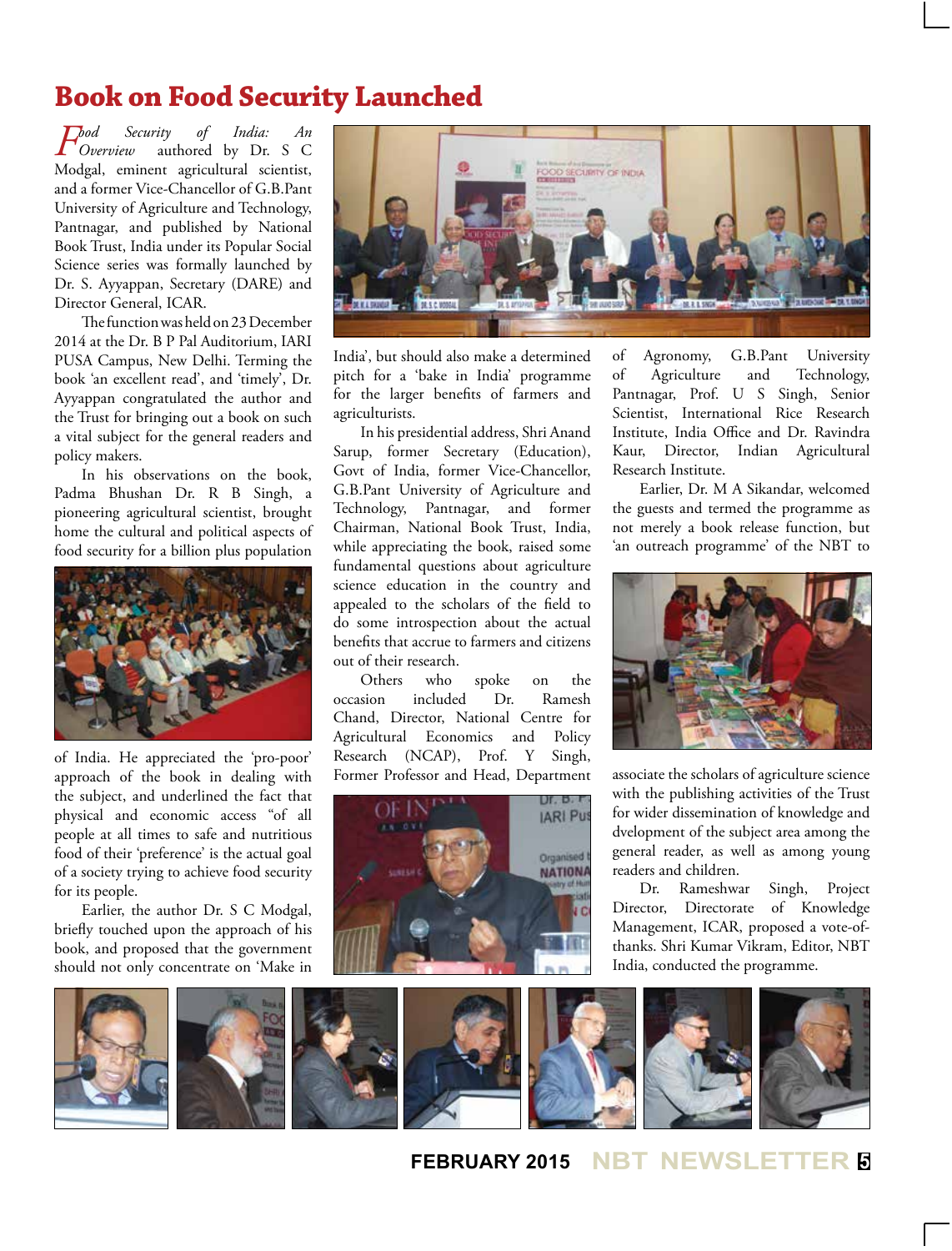# **Cuttack Book Fair**

**"**CBooks are the most valuable treasures of the world. They treasures of the world. They embellish the readers with a cosmopolitan vision and link man's soul with the macrocosm. The triangle formed by the writer, publisher and reader is a bridge of enduring relationship and the reader's role is particularly vital in keeping together this fraternity, said Jnanpith awardee Dr. Pratibha Ray. Dr. Ray was inaugurating the Cuttack Book Fair organized by National Book

Trust, India in collaboration with Odisha Publishers' and Booksellers' Association and District Administration, Cuttack on 18th December 2014 at Baliyatra Ground,



Cuttack. She further added that we are born in a culture that worship book and the parents' and teachers' sincere endeavour can promote a healthy reading habit among the students. She deeply regretted over the non-function of school libraries and the teachers' indifference to inspire the students to read more beyond their text books.

Shri Nirmal Chandra Mishra, the Collector & District Magistrate, Cuttack, and the Guest of Honor at the function highly commended the role of NBT in organizing such a book fair at Cuttack and assured to extend all cooperation and help







in organising such events in the future. In his address, Prof Sourindra Barik, an eminent Odia poet and critic said that only books can transport the readers' mind to a different world unlocking the doors of kindness and empathy in his heart. He also regretted that in today's world knowledge is lost in the ocean of information.

Presiding over the function Dr. Ratnakar Chaini, a distinguished Odia author observed that books are the only unfailing friend of a solitary life. It is the mother who can build the bedrock for reading habit. Shri Pitambar Mishra, president, Odisha Publishers & Booksellers Association thanked NBT for such a noble venture. The secretary of the Association Shri Shubhendu Shekhar Rath offered vote of thanks.

Many literary and cultural



**<sup>6</sup> NBT NEWSLETTER FEBRUARY 2015**

programmes were organized both by NBT and other literary organizations every evening.

A symposium on 'Promotion of Reading Habit: The Role of Literary Organizations' was held on 19 December. Shri Aruna Kumar Panda, Er Pravakar Swain, Dr. Hussain Rabi Gandhi and Shri Debasnana Das were the panelists. The symposium was presided over by Shri Annada Prasad Ray, former President, Utkal Sahitya Samaj.

A symposium on 'Promotion of Reading Habit: The Role of Odia Journals' was held on 21 December. Dr. Babaji Pattnayak, Shri Saroj Ranjan Mohanty,



Shri Sunil Prusty, Dr Govind Chandra Chand and Shri Manas Ranjan Samal were the speakers. The event was presided over by Prof Bijay Kumar Satpathy.

A programme on 'My Life, My Literature' was held on 23 December. Speakers included Shri Anadi Sahu, Dr. Dinanath Pathy and Dr. Archana Nayak. The programme was presided over by Dr Maheswar Mohanty.

About 85 publishers and booksellers, both from Odisha and other parts of the country participated at the Fair. The Fair was coordinated by Dr. Pramod Sar, Odia editor, NBT India.

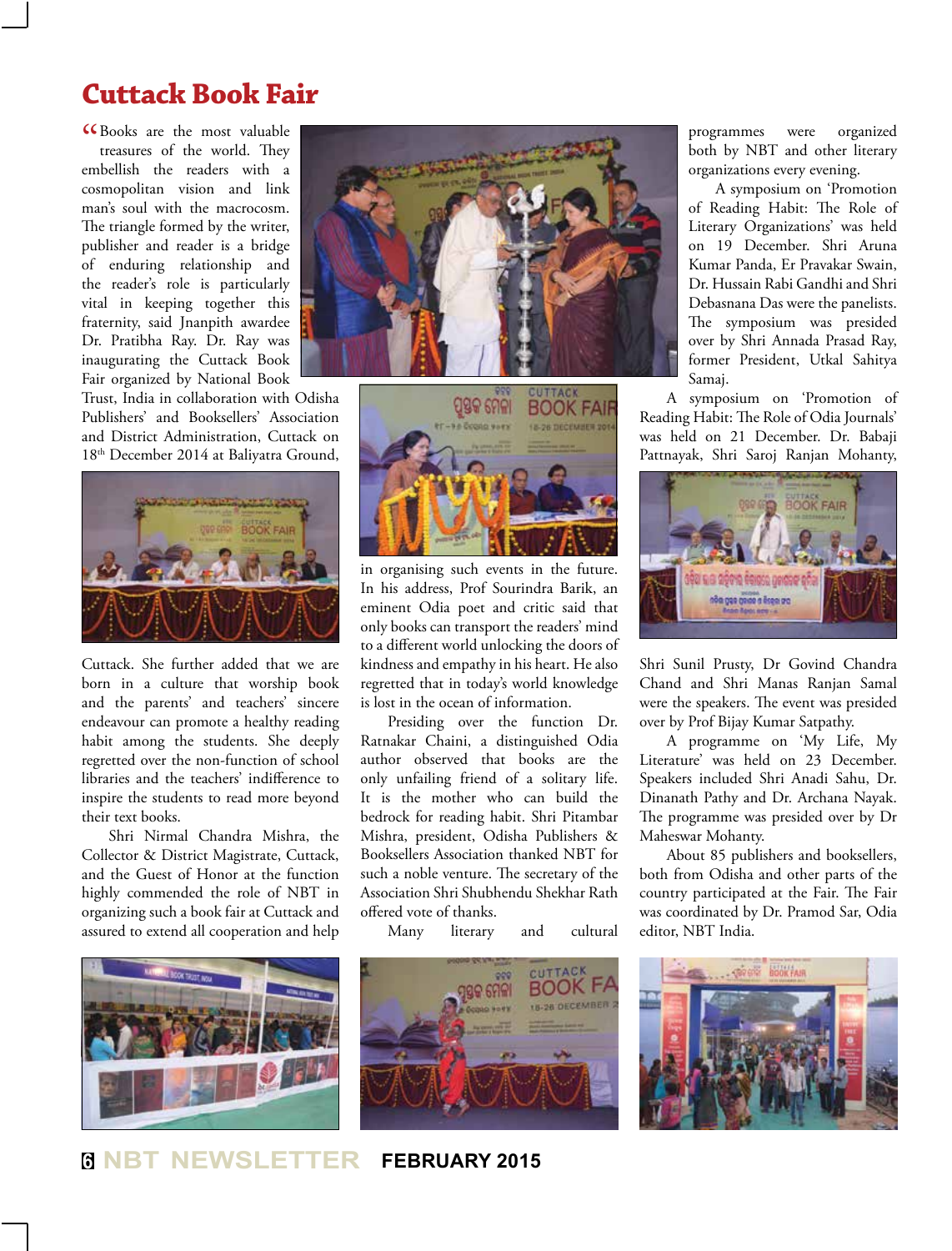# **NBT Publications of the Month**

#### **Comrade Shripad Amrut Dange** Ashok S. Chousalkar

978-81-237-7361-2; Rs 165



Comrade Dange played a significant role in the Indian C o m m u n i s t movement as well as in the Trade Union movement. As a disciple of Lokmanya Tilak and Mahatma Gandhi, he took

part in the Indian Freedom movement and was imprisoned for 13 years. He was instrumental in making textile mill workers of Bombay the strong arm of working class movement in India. A keen student of Indian history, culture and literature, he sought to understand early Indian history through the Marxist perspective. He did not favour blind imitation of the Soviet or the Chinese model of development and held that every country should evolve its own model of development with genius of its people.

# **Books Received**

**The Baffling Brain**; P Cheena Chawla; Publications Division, Ministry of I&B, Soochna Bhavan, CGO Complex, Lodi Road, New Delhi-110003; 978-81-230- 1929-1; Rs 60



Written in an easyto-understand style, this book provides answers to many m i n d - b o g g l i n g questions such as: How the primordial brain cells in a foetes grow and develop? In what way the genetic material one is born

with and the adaptations and learning from the environment contribute to brain development? etc. It also explains common brain afflictions, while highlighting the role of good night sleep, positive thinking and mind relaxation techniques.

#### **Care of Small Pets**

Geeta 978-81-237-7335-3; Rs 180 Pets can change one's life and be the best of



companions. From a social standpoint, pets play a large role in many lonely people's lives. Keeping pets also helps in the physical and mental development of growing children. However, with the changing

lifestyle, lesser space and limited time, big pets are no longer the ideal choice for most families. Smaller pets, which were earlier thought to be only 'pocket' pets, are now getting popularity as house pets. This comprehensive book gives details about various small pets available, their characteristics, lifespan, housing, breeding, diseases and much more. The aim is to help readers in choosing a pet ideal for them.

**Healthy Living According to Gandhi**; Orient Publishing 5A/8 Ansari Road, Darya Ganj, New Delhi-110002; 978- 81-222-0573-2; Rs 195



"Illness is the result not only of our actions but also of our thoughts. More people die out of the fear of disease than the disease itself. ... It is far easier and safer to prevent illness by observing the laws of health than to

set about curing it.... It is the duty of all thoughtful men to understand aright the laws of health," - said Gandhiji. This book is a discerning selection of thematic essays on health and sustainable wellness by one of the truly great figures of the twentieth century.

#### **The Story of Helium** Malti Goel

978-81-237-7336-0; Rs 135



Helium c o l o u r l e s s , odourless, tasteless, non-toxic, inert, and monatomic gas — heads the Noble Gas group in the Periodic Table. Its boiling and melting points are the lowest and it exists only as a

gas except in extreme conditions. Named after the Greek god of Sun 'Helios', Helium was first observed in the Sun's spectrum in 1868. This book is a scientific journey of Helium and its mysterious properties. It traces the history of Helium, its occurrences on Earth, its unique properties, and methods of its sourcing and production. Immensely valuable in both gaseous and liquid form, Helium is useful in nuclear physics, medical science, metallurgy, meteorology, rocket operations, cryogenics and many others.

**Justice V.R. Krishna Iyer: Our Heritage**, Avni Nagaria; Universal Law Publishing Co. Pvt. Ltd., C-FF-1A, Dilkush Industrial Estate, G.T. Karnal Road, Delhi-110033; 978-93-5035-049- 2; Rs 225



The book reflects the mind and faith of a restless, humanist judge, Justice Krishna Iyer and the appreciation thereof by legal luminaries like Justice Michael Kirby, Supreme

Court of Australia; and judges of Supreme Court of India. The work is full of Krishna Iyer's love for justice, his sensitivity and willingness to help the needy who healed social ailments by a miraculous drug called 'Justice'. It is a tribute to one of the greatest sons of India .